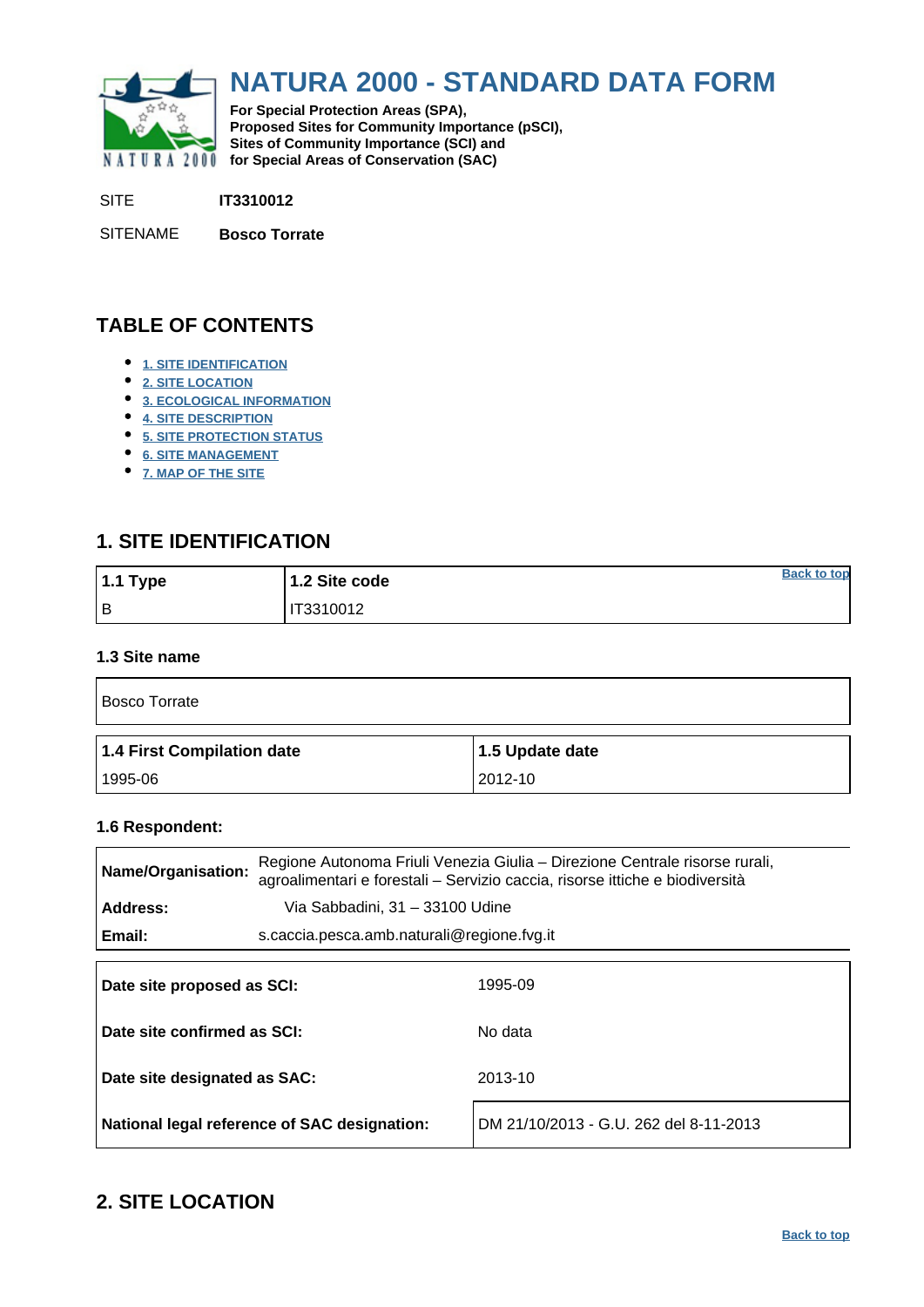### **2.1 Site-centre location [decimal degrees]:**

| Longitude      | Latitude            |
|----------------|---------------------|
| 12.8011        | 45.8942             |
|                |                     |
| 2.2 Area [ha]: | 2.3 Marine area [%] |
| 11.0           | 0.0                 |
|                |                     |
|                |                     |

### **2.4 Sitelength [km]:**

0.0

### **2.5 Administrative region code and name**

| <b>NUTS level 2 code</b> | <b>Region Name</b>    |
|--------------------------|-----------------------|
| I ITD4                   | Friuli-Venezia Giulia |

### **2.6 Biogeographical Region(s)**

Continental (100.0

### <span id="page-1-0"></span>**3. ECOLOGICAL INFORMATION**

### **3.1 Habitat types present on the site and assessment for them**

**Annex I Habitat types Site assessment Code PF NP Cover [ha] Cave [number] Data quality A|B|C|D A|B|C Representativity Relative Surface Conservation Global** <sup>3260</sup> 0.02 G C C C C 91L0 9.14 G A C B B 92A0 1.46 G C C C C

**[Back to top](#page-0-0)**

- **PF:** for the habitat types that can have a non-priority as well as a priority form (6210, 7130, 9430) enter "X" in the column PF to indicate the priority form.
- **NP:** in case that a habitat type no longer exists in the site enter: x (optional)
- **Cover:** decimal values can be entered
- **Caves:** for habitat types 8310, 8330 (caves) enter the number of caves if estimated surface is not available.
- **Data quality:** G = 'Good' (e.g. based on surveys); M = 'Moderate' (e.g. based on partial data with some extrapolation);  $P = 'Poor'$  (e.g. rough estimation)

### **3.2 Species referred to in Article 4 of Directive 2009/147/EC and listed in Annex II of Directive 92/43/EEC and site evaluation for them**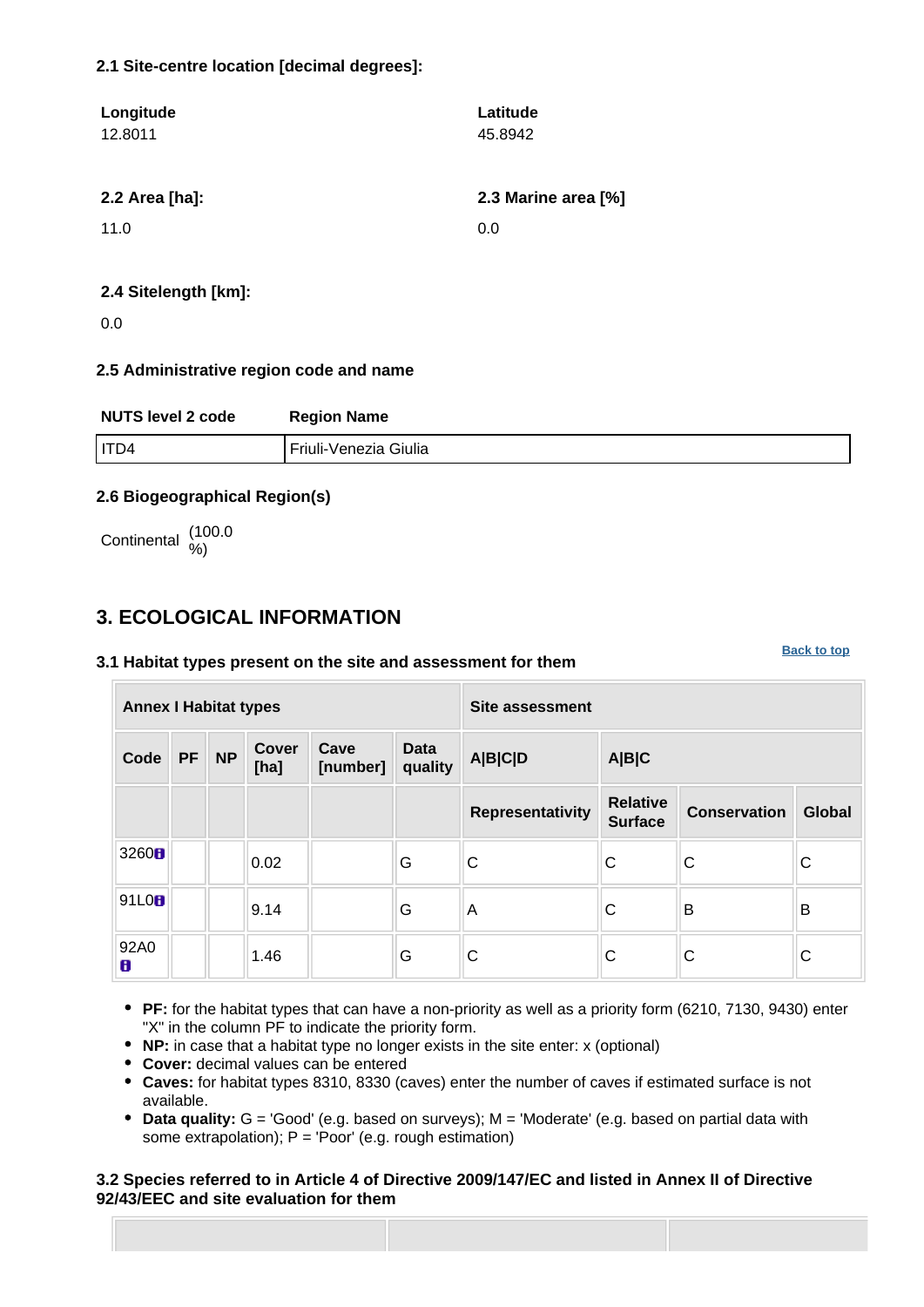|              | <b>Species</b> |                                     |             | Population in the site |             |                |                | Site assessment |                      |   |                |              |              |              |  |
|--------------|----------------|-------------------------------------|-------------|------------------------|-------------|----------------|----------------|-----------------|----------------------|---|----------------|--------------|--------------|--------------|--|
| G            | Code           | <b>Scientific</b><br><b>Name</b>    | $\mathbf S$ | <b>NP</b>              | $\mathbf T$ | <b>Size</b>    |                |                 | Unit Cat.<br>D.qual. |   | <b>A B C D</b> | A B C        |              |              |  |
|              |                |                                     |             |                        |             | Min            | <b>Max</b>     |                 |                      |   | Pop.           | Con.         | Iso.         | Glo          |  |
| I            | 1092           | <b>Austropotamobius</b><br>pallipes |             |                        | p           |                |                |                 | P                    | M | D              |              |              |              |  |
| A            | 1193           | <b>Bombina</b><br>variegata         |             |                        | p           |                |                |                 | $\mathsf{C}$         | M | $\mathsf{C}$   | B            | $\mathsf{C}$ | $\mathsf{C}$ |  |
| I            | 1071           | Coenonympha<br>oedippus             |             |                        | p           |                |                |                 | $\vee$               | M | $\mathsf C$    | $\mathsf{C}$ | B            | B            |  |
| F            | 1163           | <b>Cottus gobio</b>                 |             |                        | р           |                |                |                 | $\mathsf C$          |   | D              |              |              |              |  |
| B            | A236           | <b>Dryocopus</b><br>martius         |             |                        | W           | 1              | 1              | i               |                      | G | D              |              |              |              |  |
| $\mathsf{R}$ | 1220           | <b>Emys orbicularis</b>             |             |                        | p           |                |                |                 | $\mathsf{R}$         | M | $\overline{C}$ | B            | $\mathsf{C}$ | $\mathsf C$  |  |
| $\mathbf{I}$ | 1065           | <b>Euphydryas</b><br>aurinia        |             |                        | р           |                |                |                 | $\mathsf{C}$         | M | B              | B            | B            | B            |  |
| F            | 6152           | Lampetra<br>zanandreai              |             |                        | p           |                |                |                 | P                    |   | $\mathsf{C}$   | $\mathsf{C}$ | $\mathsf{C}$ | $\mathsf{C}$ |  |
| B            | A338           | <b>Lanius collurio</b>              |             |                        | r           | $\overline{2}$ | $\overline{2}$ | p               |                      | G | D              |              |              |              |  |
| $\mathsf{I}$ | 1083           | <b>Lucanus cervus</b>               |             |                        | p           |                |                |                 | P                    | M | D              |              |              |              |  |
| L            | 1060           | Lycaena dispar                      |             |                        | р           |                |                |                 | P                    | G | D              |              |              |              |  |
| B            | A073           | <b>Milvus migrans</b>               |             |                        | C           |                |                |                 | $\mathsf{R}$         |   | D              |              |              |              |  |
| B            | A072           | Pernis apivorus                     |             |                        | r           |                |                |                 | $\mathsf{R}$         |   | D              |              |              |              |  |
| A            | 1215           | Rana latastei                       |             |                        | p           |                |                |                 | $\mathsf{C}$         | M | $\mathsf C$    | B            | $\mathsf C$  | $\mathsf C$  |  |
| A            | 1167           | <b>Triturus carnifex</b>            |             |                        | p           |                |                |                 | C                    | M | $\mathsf{C}$   | B            | $\mathsf C$  | B            |  |

- **Group:**  $A =$  Amphibians,  $B =$  Birds,  $F =$  Fish,  $I =$  Invertebrates,  $M =$  Mammals,  $P =$  Plants,  $R =$  Reptiles
- **S:** in case that the data on species are sensitive and therefore have to be blocked for any public access enter: yes
- **NP:** in case that a species is no longer present in the site enter: x (optional)
- **Type:** p = permanent, r = reproducing, c = concentration, w = wintering (for plant and non-migratory species use permanent)
- $\bullet$  Unit: i = individuals,  $p =$  pairs or other units according to the Standard list of population units and codes in accordance with Article 12 and 17 reporting (see **[reference portal](http://bd.eionet.europa.eu/activities/Natura_2000/reference_portal)**)
- **Abundance categories (Cat.):** C = common, R = rare, V = very rare, P = present to fill if data are deficient (DD) or in addition to population size information
- **Data quality:** G = 'Good' (e.g. based on surveys); M = 'Moderate' (e.g. based on partial data with some extrapolation);  $P = 'Poor'$  (e.g. rough estimation);  $VP = 'Verv$  poor' (use this category only, if not even a rough estimation of the population size can be made, in this case the fields for population size can remain empty, but the field "Abundance categories" has to be filled in)

### **3.3 Other important species of flora and fauna (optional)**

| <b>Species</b> |             |                                  | <b>Population in the site</b> |           |             | <b>Motivation</b> |             |                |              |                |              |            |              |   |
|----------------|-------------|----------------------------------|-------------------------------|-----------|-------------|-------------------|-------------|----------------|--------------|----------------|--------------|------------|--------------|---|
| <b>Group</b>   | <b>CODE</b> | <b>Scientific</b><br><b>Name</b> | S                             | <b>NP</b> | <b>Size</b> |                   | <b>Unit</b> | Cat.           | <b>Annex</b> | <b>Species</b> | <b>Other</b> | categories |              |   |
|                |             |                                  |                               |           | Min         | <b>Max</b>        |             | <b>C R V P</b> | <b>IV</b>    | V              | $\mathsf{A}$ | B          | $\mathbf{C}$ | D |
| Α              | 1201        | <b>Bufo viridis</b>              |                               |           |             |                   |             | C              | X            |                |              |            | Χ            | Χ |
|                |             | <b>Coronella</b>                 |                               |           |             |                   |             |                |              |                |              |            |              |   |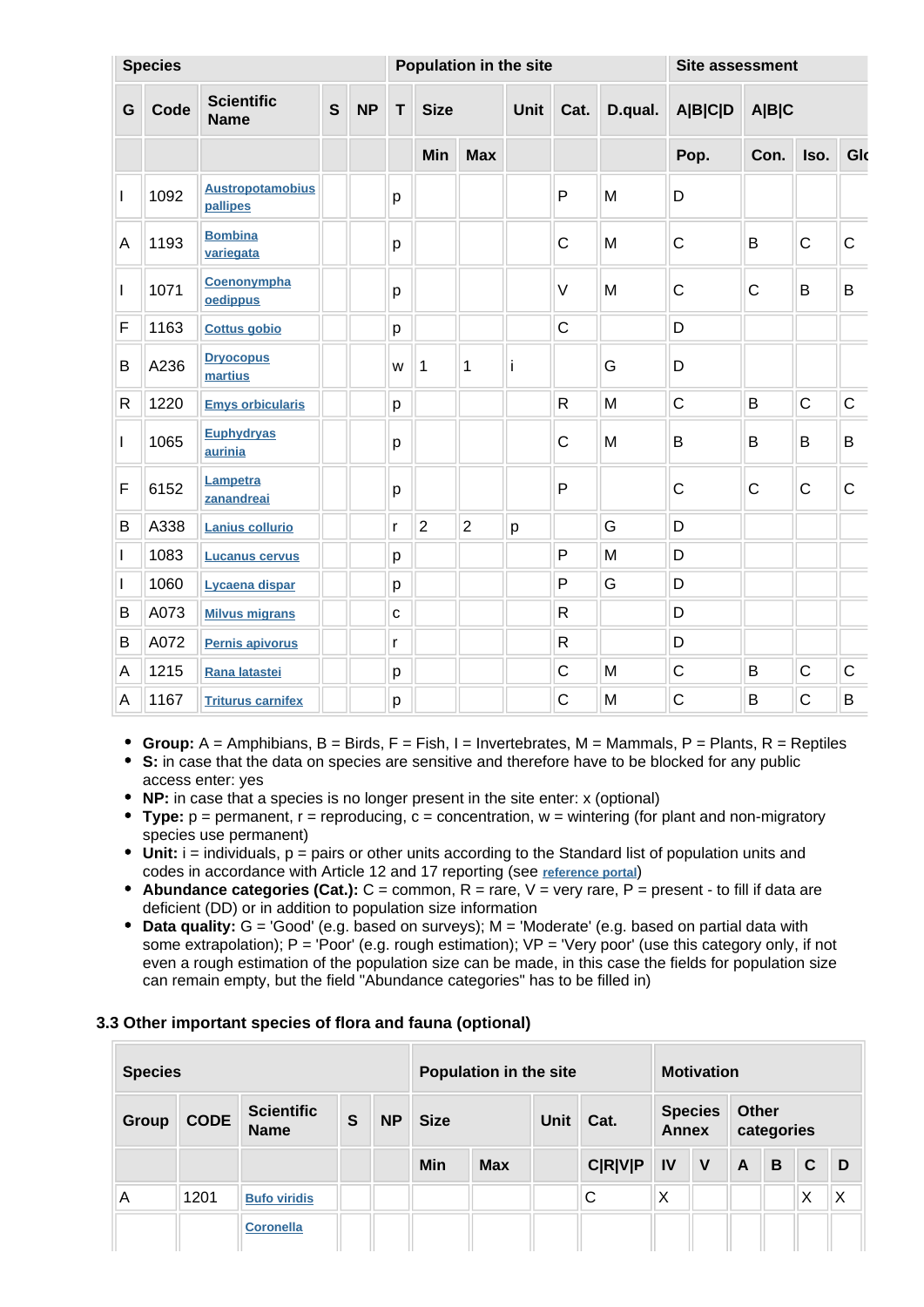| R            | 1283 | austriaca                            | ${\sf R}$    | $\mathsf X$    |             |              | X            | $\mathsf X$    |
|--------------|------|--------------------------------------|--------------|----------------|-------------|--------------|--------------|----------------|
| $\mathsf{R}$ | 1281 | Elaphe<br>longissima                 | $\mathsf{R}$ | $\mathsf{X}$   |             |              | X            | X              |
| I            | 1026 | <b>Helix pomatia</b>                 | $\sf P$      |                | $\mathsf X$ |              | Χ            | $\mathsf X$    |
| R            | 5670 | <b>Hierophis</b><br>viridiflavus     | $\mathsf C$  | X              |             |              | X            | X              |
| А            | 5358 | <b>Hyla</b><br>intermedia            | $\mathsf C$  |                |             |              | $\mathsf{X}$ | X              |
| $\mathsf{R}$ | 1263 | <b>Lacerta viridis</b>               | $\mathsf C$  | $\pmb{\times}$ |             |              | $\mathsf{X}$ | X              |
| $\mathbf{I}$ | 1067 | Lopinga<br>achine                    | $\mathsf C$  | X              |             |              | X            | X              |
| M            | 1341 | <b>Muscardinus</b><br>avellanarius   | $\mathsf{R}$ | X              |             | X            | X            | X              |
| M            | 1358 | <b>Mustela</b><br>putorius           | $\mathsf{R}$ |                | X           | X            | X            | X              |
| $\mathsf{R}$ | 1292 | <b>Natrix</b><br>tessellata          | $\mathsf{R}$ | X              |             |              | X            | $\pmb{\times}$ |
| M            | 2016 | <b>Pipistrellus</b><br>kuhlii        | $\mathsf C$  | X              |             | X            | X            | $\pmb{\times}$ |
| M            | 1326 | <b>Plecotus</b><br>auritus           | ${\sf P}$    | $\mathsf{X}$   |             | $\mathsf{X}$ |              | X              |
| $\mathsf{R}$ | 1256 | <b>Podarcis</b><br>muralis           | $\mathsf C$  | $\mathsf{X}$   |             |              | X            | X              |
| А            | 1209 | Rana<br>dalmatina                    | $\mathsf C$  | X              |             |              | X            | X              |
| Α            | 1210 | Rana<br>esculenta                    | $\mathsf{C}$ |                | X           |              | X            | X              |
| A            | 1207 | Rana lessonae                        | $\mathsf C$  | X              |             |              | X            | X              |
| R            | 5902 | <b>Vipera aspis</b><br>francisciredi | P            |                |             |              | X            | $\times$       |

- **Group:** A = Amphibians, B = Birds, F = Fish, Fu = Fungi, I = Invertebrates, L = Lichens, M = Mammals,  $P =$  Plants,  $R =$  Reptiles
- **CODE:** for Birds, Annex IV and V species the code as provided in the reference portal should be used in addition to the scientific name
- **S:** in case that the data on species are sensitive and therefore have to be blocked for any public access enter: yes
- **NP:** in case that a species is no longer present in the site enter: x (optional)
- **Unit:** i = individuals, p = pairs or other units according to the standard list of population units and codes in accordance with Article 12 and 17 reporting, (see **[reference portal](http://bd.eionet.europa.eu/activities/Natura_2000/reference_portal)**)
- **Cat.:** Abundance categories: C = common, R = rare, V = very rare, P = present
- **Motivation categories: IV, V:** Annex Species (Habitats Directive), **A:** National Red List data; **B:** Endemics; **C:** International Conventions; **D:** other reasons

### <span id="page-3-0"></span>**4. SITE DESCRIPTION**

### **4.1 General site character**

#### **[Back to top](#page-0-0)**

| <b>Habitat class</b> | % Cover |
|----------------------|---------|
| N <sub>16</sub>      | 99.0    |
| <b>N06</b>           | 1.0     |
|                      |         |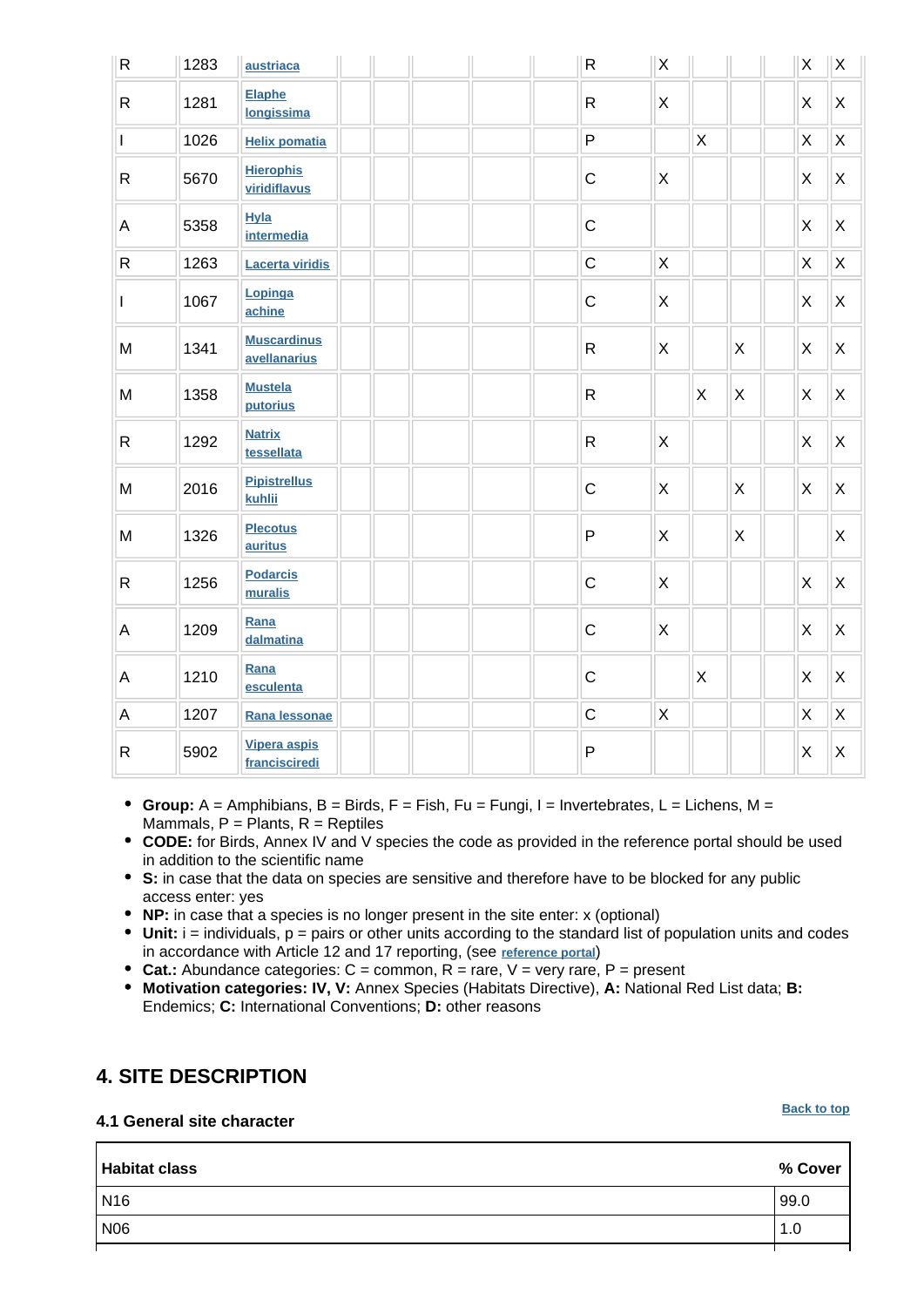#### **Other Site Characteristics**

Il sito include un'area formata da alluvioni, con falda freatica emergente e completamente boscata. Il bosco è composto prevalentemente da farnia e carpino bianco. Grazie al particolare microclima sono presenti specie quali Veratrum album lobelianum, Daphne mezereum e Lilium martagon

### **4.2 Quality and importance**

E? uno degli ultimi lembi di bosco della pianura friulano-veneta, che si distingue fitogeograficamente da quelli della rimanente pianura padana per una maggiore presenza dell?elemento illirico-balcanico. E? un sito rilevante a livello regionale per la presenza di uccelli, non necessariamente di interesse comunitario, nidificanti in ambiente boschivo, nella bassa pianura coltivata. La zona ospita una comunità erpetologica di pregio (Emys orbicularis, Bombina variegata, Rana latastei, Triturus carnifex, Zamenis longissimus, ecc.).. Mustela putorius è ancora presente. Nell'area è segnalato Lucanus cervus. Plecotus auritus è stato raccolto a S. Vito al Tagliamento. Nella roggia del Molino è presente Austropotamobius pallipes. Per il sito esistono, inoltre, segnalazioni inedite di Lycaena dispar, Coenonympha oedippus e Euphydryas aurinia.

### **4.3 Threats, pressures and activities with impacts on the site**

The most important impacts and activities with high effect on the site

| Negative Impacts        |                                              |                                   |                           |  |  |
|-------------------------|----------------------------------------------|-----------------------------------|---------------------------|--|--|
| Rank                    | <b>Threats</b><br>and<br>pressures<br>[code] | Pollution<br>(optional)<br>[code] | inside/outside<br>[i o b] |  |  |
| H                       | F03.01                                       |                                   | b                         |  |  |
| ਜਿ                      | A01                                          |                                   | 0                         |  |  |
| $\overline{\mathsf{M}}$ | B02.04                                       |                                   | b                         |  |  |
| $\overline{\mathsf{M}}$ | 101                                          |                                   | b                         |  |  |
| M                       | A08                                          |                                   | o                         |  |  |
| $\overline{\mathsf{M}}$ | F02                                          |                                   | 0                         |  |  |
| H                       | <b>B02</b>                                   |                                   |                           |  |  |

| Positive Impacts |                                                |                     |                           |  |  |  |
|------------------|------------------------------------------------|---------------------|---------------------------|--|--|--|
| <b>IRank</b>     | Activities,<br>management (optional)<br>[code] | Pollution<br>[code] | inside/outside<br>[i o b] |  |  |  |

Rank:  $H = high$ ,  $M = medium$ ,  $L = low$ 

Pollution:  $N =$  Nitrogen input, P = Phosphor/Phosphate input, A = Acid input/acidification,

 $T =$  toxic inorganic chemicals,  $Q =$  toxic organic chemicals,  $X =$  Mixed pollutions

 $i =$  inside,  $o =$  outside,  $b =$  both

### **4.5 Documentation**

<span id="page-4-0"></span>AA.VV., 2010. Torrate. Aspetti faunistici. ASTORE-FVG ed., pubbl. n. 3: 1-129. BULGARINI F., CALVARIO E., FRATICELLI F., PETRETTI F. & SAROCCO S., 1999. Libro Rosso degli animali d'Italia. Vertebrati. WWf Italia ed., Roma: 1-210. DEL FAVERO R., POLDINI L., BORTOLI P.L., DREOSSI G., LASEN C., VANONE G., 1998. La vegetazione forestale e la selvicoltura nella regione Friuli-Venezia Giulia. Reg. Auton. Friuli-Venezia Giulia, Direz. Reg. delle Foreste, Servizio Selvicoltur 1 pp. 440, 2: 1- 303, I-LIII, 61 grafici, Udine LAPINI L., 1991. Il Visone americano nel Friuli-Venezia Giulia. Fauna, 2:44-49, Udine. LAUSI D., 1966. Zur Klimax-Frage der friaulischen Ebene. Mitt. Ostalpin-dinar. Pflanzensoziol. Arbeitsgem., 7:41-46. MARINCEK L., 1994. Zur nomenklatur der Hainbuchenwälder des Erythronio-Carpinion Simpozij - Pevalek (Zagreb), 57-62. ORIOLO G., DEL FAVERO G., SIARDI E., DREOSSI G. F., VANONE G., 2010. Tipologie dei boschi ripariali e palustri in Friuli Venezia Giulia. Regione Autonoma Friuli Venezia Giulia. 95 pp. PARODI R., 1987. Atlante degli uccelli nidificanti in provincia di Pordenone. Mus. Civ. Stor. Nat. Pordenone, Quaderno 1, pp. 117. PARODI R., 2004 - Avifauna in provincia di Pordenone. Provincia di Pordenone, Pordenone. POLDINI L., VIDALI M., GANIS P., 2011. Riparian Salix alba: Scrubs of the Po lowland (N-Italy) from an European perspective. Pl. Bios. 145 (sup.1): 132-147 SBURLINO G., POLDINI L., VENANZONI R., GHIRELLI L., 2011. Italian black alder swamps: Their syntaxonomic relationships and originality within the European context. Pl. Biosyst. 145, Supplement: 148-171 SBURLINO G., TOMASELLA M., ORIOLO G., POLDINI L., F. BRACCO, 2008. La vegetazione acquatica e palustre dell'Italia nord-orientale 2 - La classe Potametea Klika in Klika et V. Novák 1941. Fitosociologia 45(2): 3-41. TAIARIOL P. L., 2010. Gli uccelli. In: Fiorenza T., Paradisi S., Pasut D. & Taiariol P. L., 2010. Torrate. Aspetti faunistici. Pubblicazione n° 3, A.ST.O.R.E.-FVG, 130 pp.